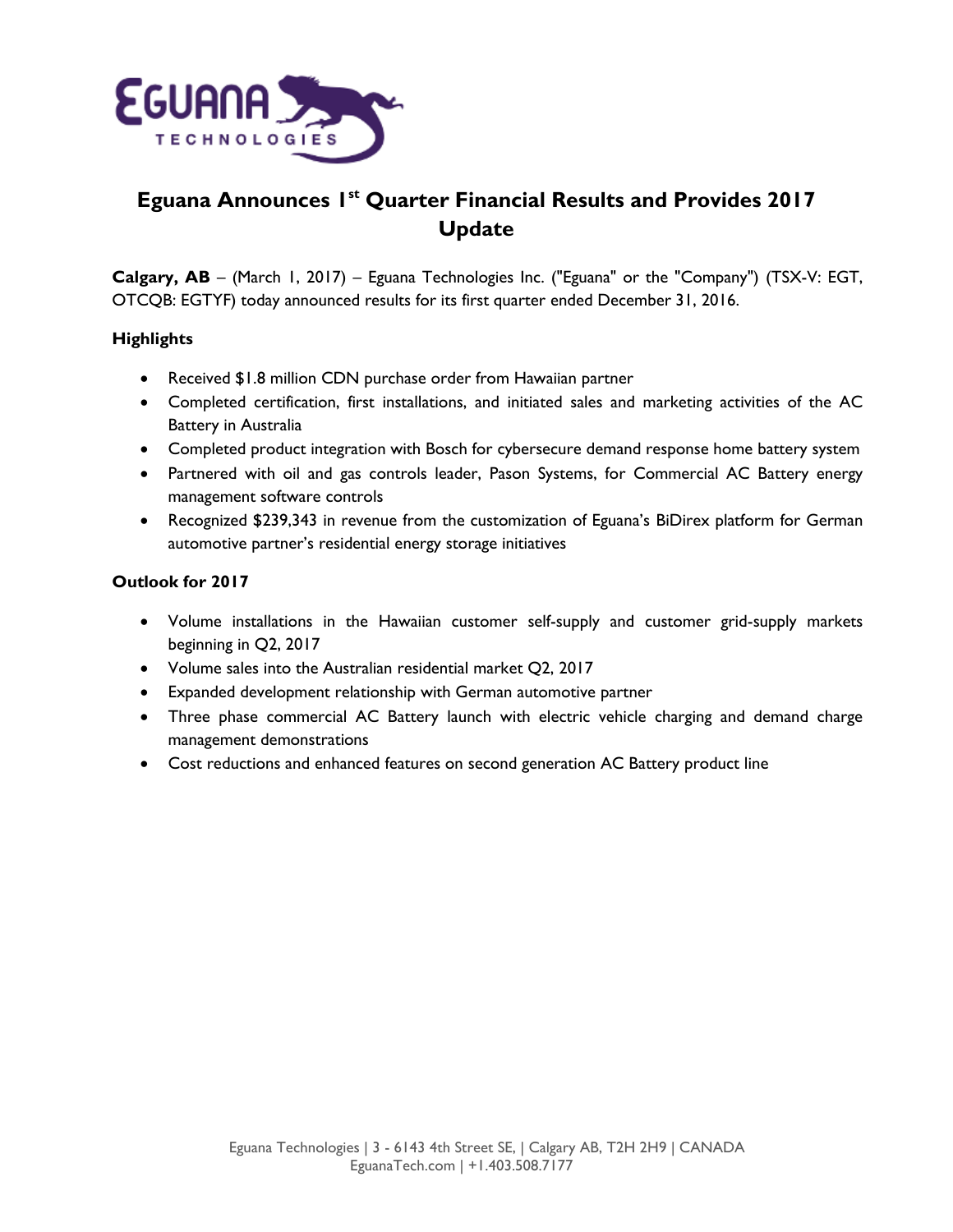

Eguana achieved multiple milestones during the first quarter 2017, including receipt of the initial volume order for the Hawaiian residential energy storage market, recognition of first revenues from its German automotive partner development contract, and completion of first installations in the Australian residential market. The Company expects to see shipments and installations continue to build throughout the year. "It's exciting to see our 2016 objectives turning into volume orders and revenues from each of our targeted markets" stated Justin Holland, CEO of Eguana, "local building permitting issues in Hawaii which previously delayed all installations have now been resolved and these installations will be some of the first utility approved storage systems installed and interconnected to the Hawaiian grid. The Company is expecting the first volume order from our Australian partner to be executed in March, which will place our order book above \$5 million, and we are progressing well through the testing and integration phases with one of the largest solar manufacturers in the United States."

Commercial product development is on track with planned submission for certification at the end of the second quarter. Primary applications are demand charge management and grid services, however electric vehicle charging infrastructure demonstrations are also being planned. "The commercial product interest has been outstanding, we are in the process of finalizing initial orders with selected partners for beta unit field testing in both the demand charge and EV channels" added Holland.

~~~~~~

Eguana Technologies | 3 - 6143 4th Street SE, | Calgary AB, T2H 2H9 | CANADA EguanaTech.com | +1.403.508.7177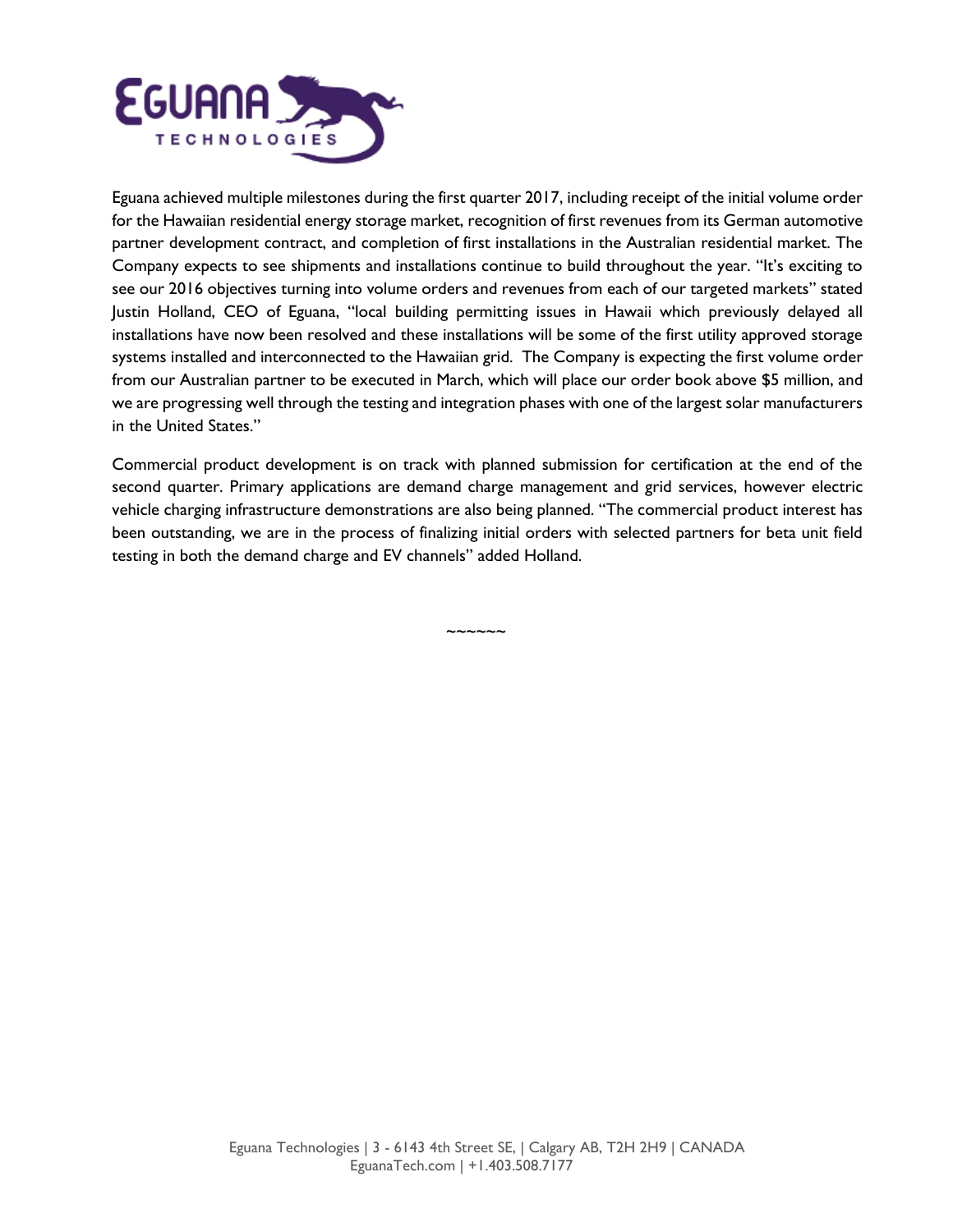

## **About Eguana Technologies Inc.**

Eguana Technologies Inc. (TSX.V: EGT, OTCQB: EGTYF) designs and manufactures high performance power controls for residential and commercial energy storage systems. Eguana has more than 15 years' experience delivering grid edge power electronics for fuel cell, photovoltaic and battery applications and delivers proven, durable, high quality solutions from its high capacity manufacturing facilities in Europe and North America.

With thousands of its proprietary energy storage inverters deployed in the European and North American markets, Eguana is one of the leading suppliers of power controls for solar self-consumption, grid services and demand charge applications at the grid edge.

To learn more, visit [www.EguanaTech.com](http://www.eguanatech.com/) or follow us on Twitter [@EguanaTech](https://twitter.com/EguanaTech)

| <b>Company Inquiries</b>      |  |
|-------------------------------|--|
| Justin Holland                |  |
| CEO, Eguana Technologies Inc. |  |
| $+1.416.728.7635$             |  |
| lustin.Holland@EguanaTech.com |  |

### **Forward-Looking Statements**

This press release contains forward-looking information and forward-looking statements (collectively, "forward-looking statements") within the meaning of applicable securities laws that and are based on certain assumptions and analysis made by the Company's management as of the date of this press release. Forward-looking statements include, without limitation, statements with respect to strategy, the development plans of the Company, availability of customers, market penetration, the Company's intentions, business prospects and opportunities, extent of solar resource usage and future growth and performance opportunities. The words "believes", "expects", "expected", "plans", "may", "will", "projects", "anticipates", "estimates", "would", "could", "should", "endeavours", "seeks", "predicts", "intends", "potential", "opportunity", "target" or variations of such words of similar expressions thereto and the negatives thereof, identify forward-looking statements. Forward-looking statements are necessarily based upon management's perceptions of historical trends, current conditions and expected future developments, as well as a number of specific factors and assumptions that, while considered reasonable by the Company as of the date of such statements, outside of the Company's control and are inherently subject to significant business, economic and competitive uncertainties and contingencies which could result in the forward-looking statements ultimately being entirely or partially incorrect or untrue.

Forward-looking statements contained in this press release are based on various assumptions, including, but not limited to the following: (i) the Company's ability to achieve its growth strategy; (ii) the demand for the Company's products and fluctuations in future revenues; (iii) the Company's business model and assumptions; and (iv) expectations of growth in the industry in which the Company operations and the markets in which the company's products are sold. By their nature, forward-looking statements are subject to known and unknown risks and uncertainties, many of which are beyond the Company's control, that may be general or specific and which give rise to the possibility that expectations, forecasts, predictions, projections or conclusions will not prove to be accurate, that assumptions may not be correct and that objectives, strategic goals and priorities will not be achieved. The reader is cautioned to consider these and other factors, uncertainties and potential events carefully and not to put undue reliance on forwardlooking statements. There can be no assurance that forward-looking statements will prove to be accurate, as actual results and future events could differ materially from those anticipated in such statements. Forward-looking statements are provided for the purpose of providing information about management's expectations and plans relating to the future. The Company disclaims any intention or obligation to update or revise any forward-looking statements whether as a result of new information, future events or otherwise, or to explain any material difference between subsequent actual events and such forward-looking statements, except to the extent